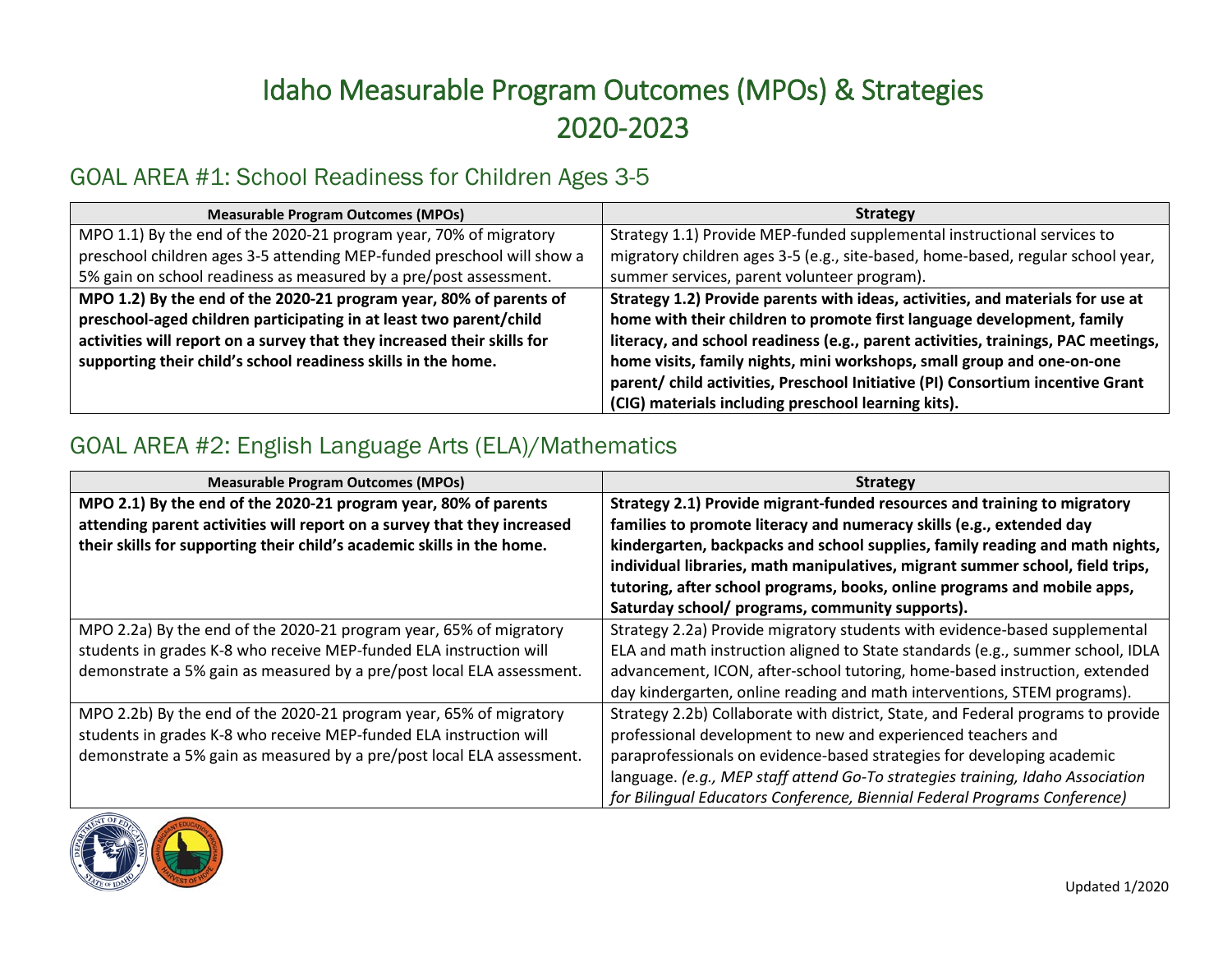| 2.3a) By the end of the 2020-21 program year, 65% of migratory students<br>in grades K-8 who receive MEP-funded math instruction will demonstrate<br>a gain of 5% as measured by a pre/post local math assessment. | Strategy 2.3a) Provide migratory students with evidence-based supplemental<br>ELA and math instruction aligned to State standards (e.g., summer school, IDLA<br>advancement, ICON, after-school tutoring, home-based instruction, extended<br>day kindergarten, online reading and math interventions, STEM programs).                                                                    |
|--------------------------------------------------------------------------------------------------------------------------------------------------------------------------------------------------------------------|-------------------------------------------------------------------------------------------------------------------------------------------------------------------------------------------------------------------------------------------------------------------------------------------------------------------------------------------------------------------------------------------|
| 2.3b) By the end of the 2020-21 program year, 65% of migratory students<br>in grades K-8 who receive MEP-funded math instruction will demonstrate<br>a gain of 5% as measured by a pre/post local math assessment. | Strategy 2.3b) Collaborate with district, State, and Federal programs to provide<br>professional development to new and experienced teachers and<br>paraprofessionals on evidence-based strategies for developing academic<br>language. (e.g., MEP staff attend Go-To strategies training, Idaho Association<br>for Bilingual Educators Conference, Biennial Federal Programs Conference) |

## GOAL AREA #3: High School Graduation and Services to OSY

| <b>Measurable Program Outcomes (MPOs)</b>                                                                                                                                                                       | <b>Strategy</b>                                                                                                                                                                                                                                                                                                                                                                                                                                                                                                                                                                                     |
|-----------------------------------------------------------------------------------------------------------------------------------------------------------------------------------------------------------------|-----------------------------------------------------------------------------------------------------------------------------------------------------------------------------------------------------------------------------------------------------------------------------------------------------------------------------------------------------------------------------------------------------------------------------------------------------------------------------------------------------------------------------------------------------------------------------------------------------|
| MPO 3.1) By the end of the 2020-21 program year, 50% of migratory<br>students in grades 6-12 receiving MEP mentoring will report on a survey<br>that mentoring impacted their progress toward graduation.       | Strategy 3.1) Coordinate/provide secondary migratory students (grades 6-12)<br>mentoring to support graduation and college/career readiness (e.g., student<br>monitoring system, individual plans for students at-risk of dropping out,<br>graduation specialists, postsecondary counseling, college visits,<br>presentations at PAC meetings, coordination with CAMP, leadership<br>institutes, career fairs/speakers, CIS software training, parent outreach and<br>mentoring, parent and student training on graduation requirements, summer<br>school, credit recovery opportunities, supplies) |
| MPO 3.2) By the end of the 2020-21 program year, 50% of migratory<br>students that received mentoring and were enrolled in credit bearing<br>courses will obtain credits leading toward high school graduation. | Strategy 3.2) Coordinate/provide secondary migratory students (grades 6-12)<br>mentoring to support graduation and college/career readiness (e.g., student<br>monitoring system, individual plans for students at-risk of dropping out,<br>graduation specialists, postsecondary counseling, college visits,<br>presentations at PAC meetings, coordination with CAMP, leadership<br>institutes, career fairs/speakers, CIS software training, parent outreach and<br>mentoring, parent and student training on graduation requirements, summer<br>school, credit recovery opportunities, supplies) |
| MPO 3.3) By the end of the 2020-21 program year, 20% of all OSY/<br>dropouts located will receive MEP services.                                                                                                 | Strategy 3.3) Coordinate/provide services for OSY/dropouts to support<br>continuing education and career readiness (e.g., contact OSY/dropouts using<br>school records, MSIX Missed Enrollment Report, MSIS Discrepancy Report;<br>conduct exit interviews; provide educational counseling; provide supplies<br>and services to H2A and Here to Work OSY; provide referrals to agencies and<br>organizations that also serve migratory students and families).                                                                                                                                      |